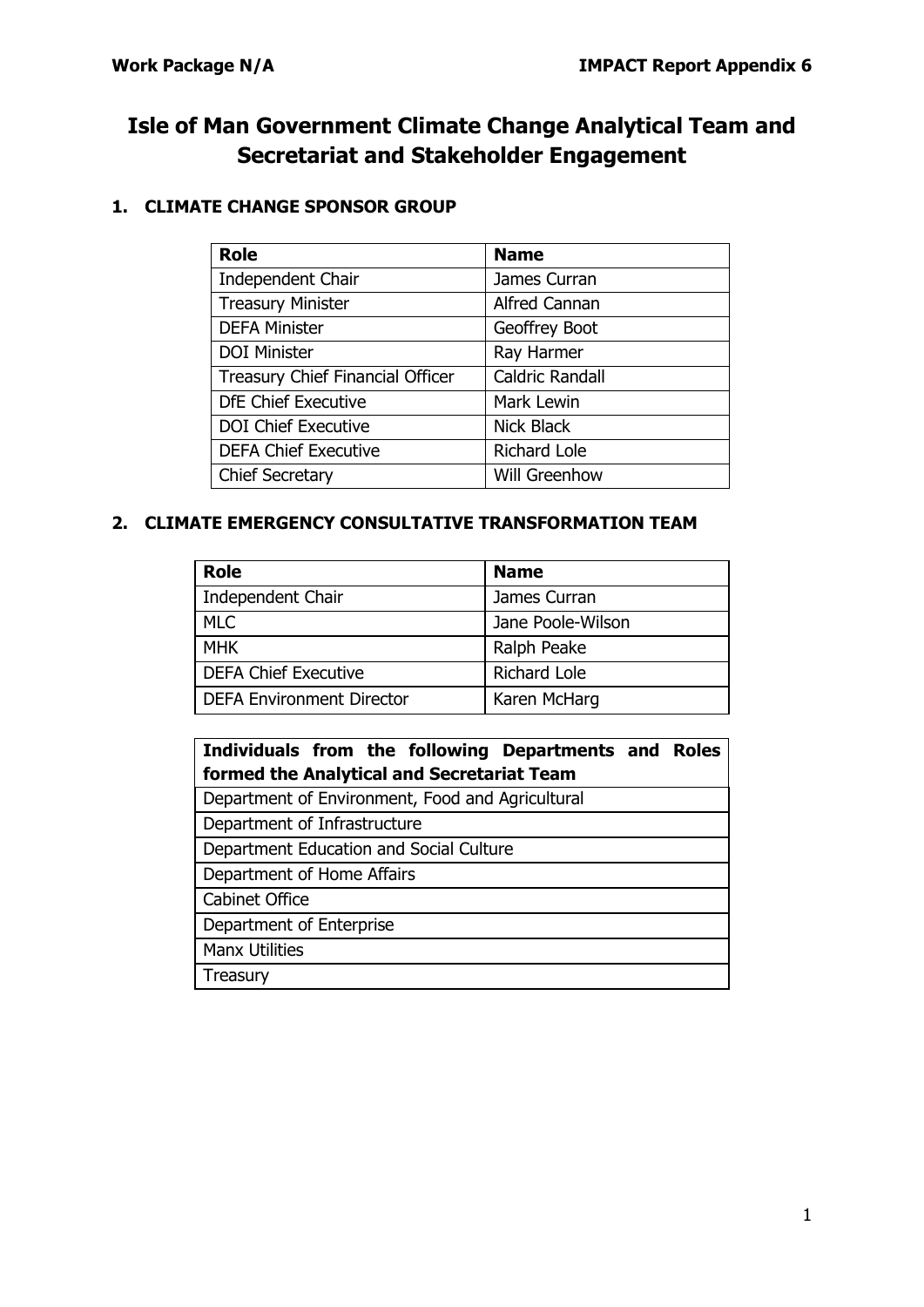#### **Additional technical support**

- 2.1. Technical support was provided to the Analytical team by Eunomia, a consultancy company with specialist staff in climate change.
- 2.2. Support was provided by officers across the Isle of Man Government and other local specialists.

#### **3. STAKEHOLDER AND COMMUNITY ENGAGEMENT TO INFORM THE CLIMATE ACTION PLAN WORK Short Overview**

3.1. Engaging and consulting key stakeholders and the wider community is an essential part of the process for creating the Isle of Man Climate Change Action Plan. Although the timescale for this work has been very short, every effort has been made to seek views from stakeholders and the public to inform the work. The results from the Climate Change Mitigation Strategy 2020-2030 consultation, held prior to the formation of the climate change team, was also utilised in the formation of the action plan.

#### **August Stakeholder and Community Climate Change Workshops**

- 3.2. These two events invited Isle of Man residents and Stakeholders to Climate Change Workshops in order to:
	- Introduce the community to Professor James Curran, the independent Chair of the Climate Emergency Consultative Transformation Team
	- Provide the community with an overview of the project plan
	- Explore how emission reductions can be achieved and where there is opportunity for increased carbon storage in nature
	- Obtain ideas on how to reach net zero emissions in each of the sectors and explore associated opportunities for a better future
	- Gather feedback from the community about their main concerns and any foreseeable difficulties in the goal of reaching net zero emissions
	- Discuss how innovation and community involvement can support this process
- 3.3. An additional event was held for the UNESCO Biosphere Isle of Man Stakeholder Partnership group which offered the same opportunities.
- 3.4. All feedback was written up and available to the climate change team to help inform the creation of the individual reports.

#### **September Stakeholder and Community Climate Change Workshops**

- 3.5. Building on the August workshops, these events once again invited the Isle of Man residents and Stakeholders to Climate Change Workshops in order to:
	- Provide an update about progress with developing the action plan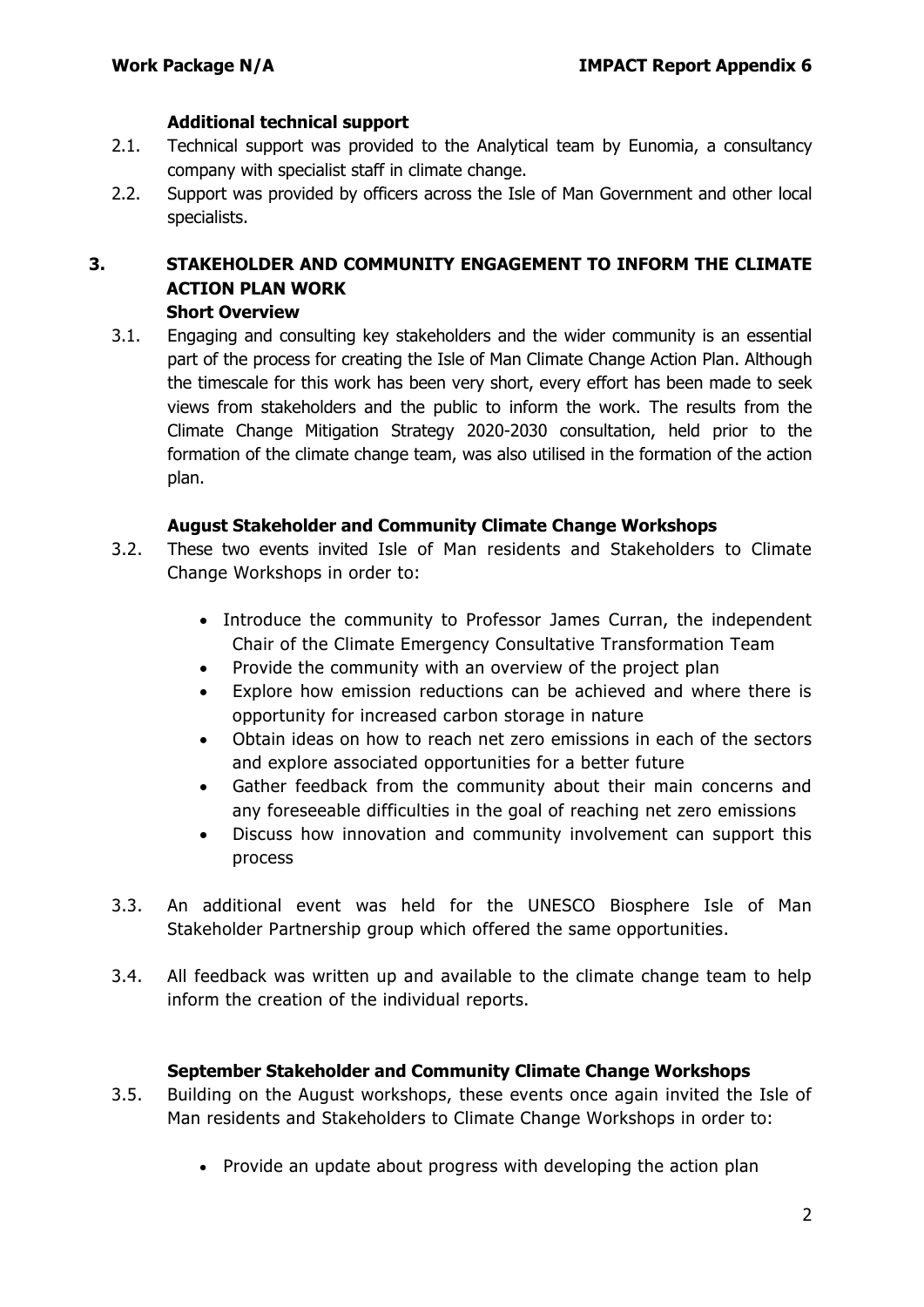- Meet members of the Climate Emergency Consultative Transformation Team and discuss relevant sectors/issues in more detail.
- Hear Archibald Elliott from the Isle of Man Student Climate Network give a youth perspective.
- Ask for feedback and input on actions we can take to reduce emissions
- Provide information on climate change and our island, and the previous community workshop
- 3.6. The stakeholder and community events were attended by members of the climate change analytical team, who spoke to individuals at 8 "workstations" to get targeted feedback and ideas in the main carbon emitting sectors. All written feedback was taken away by team members for consideration.

#### **Stakeholder Meetings**

3.7. James Curran endeavoured to meet as many key stakeholders as possible during his visits to the Isle of Man. During these meetings Prof Curran met representatives of the following organisations:

| <b>Organisation</b>                                   |
|-------------------------------------------------------|
| Various individuals from Central and Local Government |
| <b>Blue Sky Labs</b>                                  |
| Crogga                                                |
| Ecoblog IoM                                           |
| Isle of Man Youth Climate Network                     |
| Manx Gas                                              |
| <b>Manx National Farmers Union</b>                    |
| Manx National Heritage                                |
| Peel L&P Energy                                       |
| The Chambers of Commerce and Manx Technology Group    |
| The Climate Change Coalition                          |
| The Department for Enterprise Executive Agencies      |
| The Law Trust                                         |

- 3.8. Additionally, at the Stakeholder, Community and Biosphere events James Curran met with and talked to a variety of different individuals and organisations from across the Isle of Man.
- 3.9. A meeting with His Excellency the Lieutenant Governor, Sir Richard Gozney. **Climate Change Government Inbox**
- 3.10. A climate change contact email was made available, to ensure that the public can directly contact the Climate Change team for any enquires. The email address has been shared at the Stakeholder and Community workshops and located on the Isle of Man Government Climate Change web page [climatechange@gov.im.](mailto:climatechange@gov.im)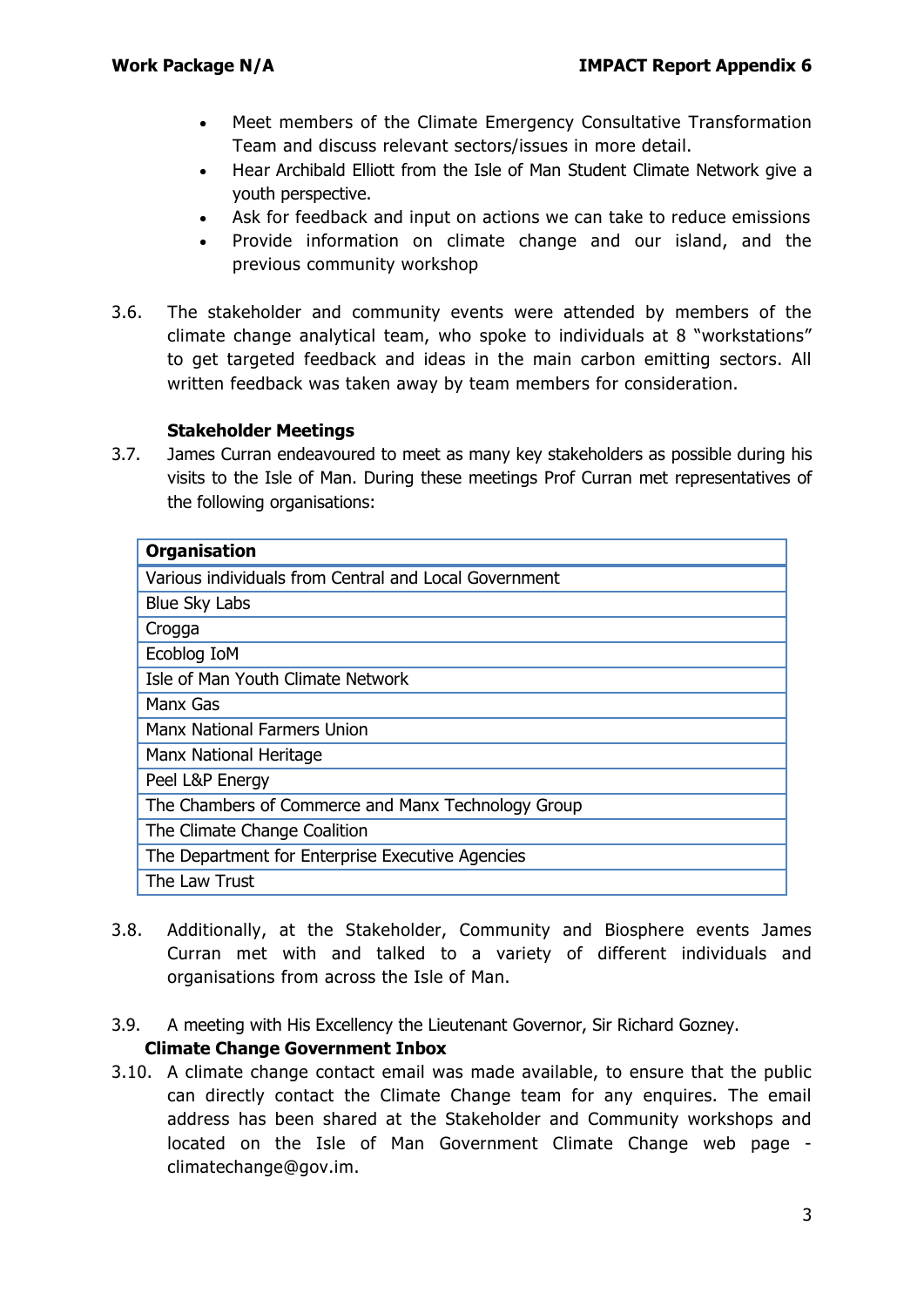- 3.11. James Curran also shared his Government email address at the Community and Stakeholder events.
- 3.12. Due to the timescales, it was not possible to reply to everyone who sent in emails, however, where possible and appropriate, attempts were made to put individuals in contact with relevant members of the climate change team.

#### **Communications Officer**

3.13. In September, Cabinet Office appointed a climate change communications officer who has worked with Prof Curran and the Analytical Team on developing a climate communications plan.

#### **Isle of Man Government Dialogue**

- 3.14. Isle of Man Government opened an online portal inviting residents to ensure that the action plan that will go to Tynwald reflects the views of the Island's community.
- 3.15. The online consultation tool opened on the  $19<sup>th</sup>$  September and closed on  $18<sup>th</sup>$ October; it received 211 responses.
- 3.16. The work of the Analytical team was split into nine discreet subjects for the residents to share their ideas and feedback by using the comments facility under the discreet subjects (number of responses under each given in brackets);
	- Agriculture
	- Business
	- Education and Health
	- Energy Supply
	- Land-use
	- Waste
	- Residential
	- **Transport**
	- **Other**

#### **Stakeholder Meetings by members of the Analytical Team/other input from stakeholders**

3.17. The Analytical Team have consulted with Stakeholders in relation to their individual work packages.

| <b>Individuals from Central and Local Government;</b> |
|-------------------------------------------------------|
| Cabinet Office                                        |
| <b>DEFA</b>                                           |
| <b>DESC</b>                                           |
| <b>DfE</b>                                            |
| <b>DHA</b>                                            |
| <b>DHSC</b>                                           |